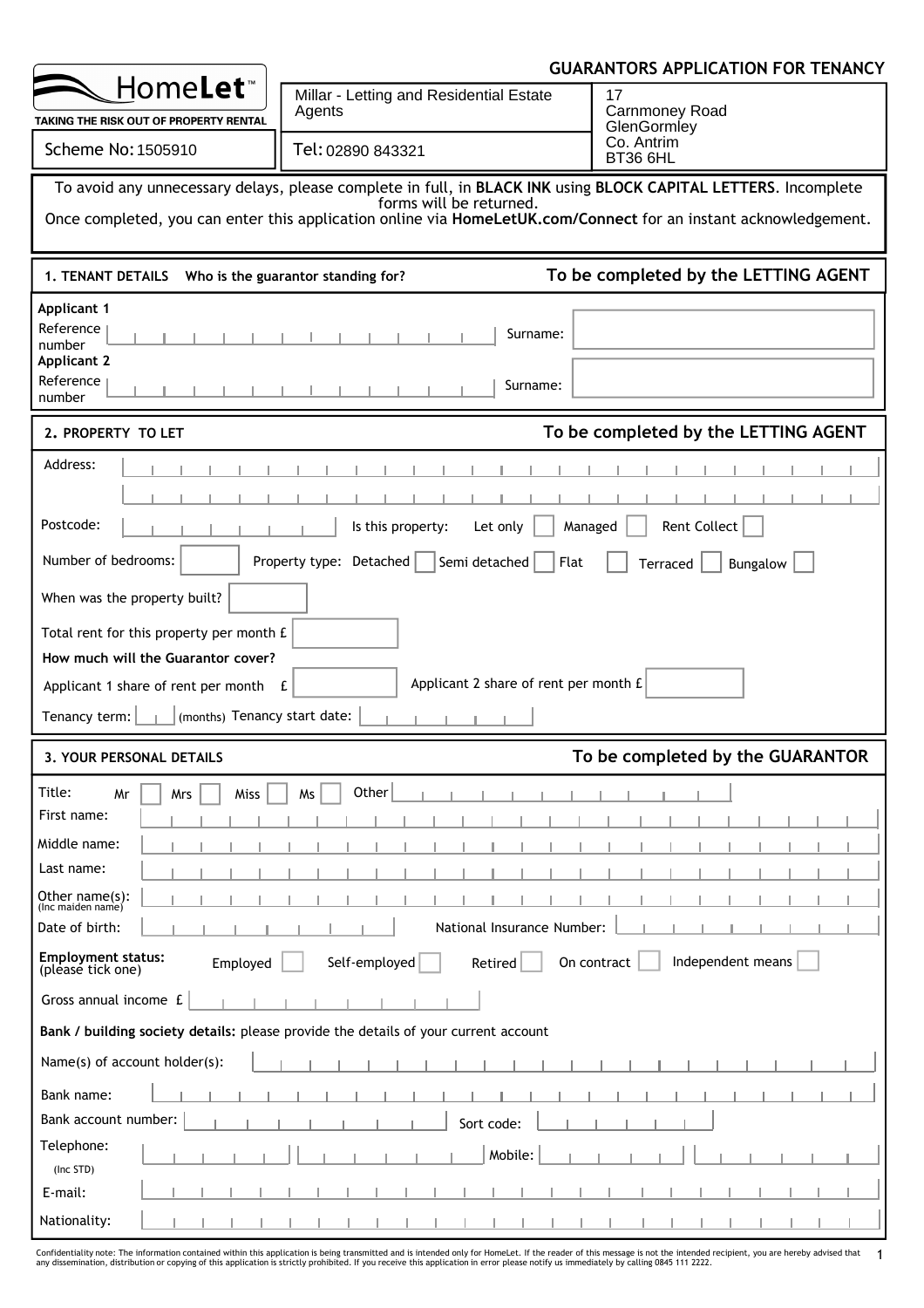|                         |                                            | <b>GUARANTORS APPLICATION FOR TENANCY</b>                                                                                                                                                                                                                                                                                                                                     |            |                                       |                                              |  |  |  |
|-------------------------|--------------------------------------------|-------------------------------------------------------------------------------------------------------------------------------------------------------------------------------------------------------------------------------------------------------------------------------------------------------------------------------------------------------------------------------|------------|---------------------------------------|----------------------------------------------|--|--|--|
|                         | Home <b>Let</b> ™                          | Millar - Letting and Residential Estate<br>Agents                                                                                                                                                                                                                                                                                                                             |            | Scheme No:<br>1505910                 | Tel:<br>02890 843321                         |  |  |  |
|                         | TAKING THE RISK OUT OF PROPERTY RENTAL     |                                                                                                                                                                                                                                                                                                                                                                               |            |                                       |                                              |  |  |  |
|                         |                                            | Do you have any County Court Judgements, Court Decrees, Bankruptcy, Administration Orders,<br>Individual Voluntary Arrangements, or any other adverse credit history whether settled or not?<br>If YES, please detail on a separate sheet. Please note that failure to disclose information relating to adverse credit history may result in your application being declined. |            |                                       | Yes<br>No                                    |  |  |  |
|                         | 4. YOUR CURRENT AND PREVIOUS ADDRESS(ES)   |                                                                                                                                                                                                                                                                                                                                                                               |            |                                       | To be completed by the GUARANTOR             |  |  |  |
| Address:                |                                            |                                                                                                                                                                                                                                                                                                                                                                               |            |                                       |                                              |  |  |  |
|                         |                                            |                                                                                                                                                                                                                                                                                                                                                                               |            |                                       |                                              |  |  |  |
|                         |                                            |                                                                                                                                                                                                                                                                                                                                                                               |            |                                       |                                              |  |  |  |
| Postcode:               |                                            | Period at address:                                                                                                                                                                                                                                                                                                                                                            | Years      | Months                                |                                              |  |  |  |
|                         |                                            | If you have lived at your current address for less than 3 years, please provide previous addresses below.                                                                                                                                                                                                                                                                     |            |                                       |                                              |  |  |  |
| Address:                |                                            |                                                                                                                                                                                                                                                                                                                                                                               |            |                                       |                                              |  |  |  |
|                         |                                            |                                                                                                                                                                                                                                                                                                                                                                               |            |                                       |                                              |  |  |  |
|                         |                                            |                                                                                                                                                                                                                                                                                                                                                                               |            |                                       |                                              |  |  |  |
| Postcode:               |                                            | Period at address:                                                                                                                                                                                                                                                                                                                                                            | Years      | Months                                |                                              |  |  |  |
| Address:                |                                            | Providing an email address or fax number could result in a QUICKER RESPONSE from your referee.                                                                                                                                                                                                                                                                                |            |                                       |                                              |  |  |  |
|                         |                                            |                                                                                                                                                                                                                                                                                                                                                                               |            |                                       |                                              |  |  |  |
|                         |                                            |                                                                                                                                                                                                                                                                                                                                                                               |            |                                       |                                              |  |  |  |
| Postcode:               |                                            | Period at address:                                                                                                                                                                                                                                                                                                                                                            | Years      | Months                                |                                              |  |  |  |
|                         | <b>5. YOUR FINANCIAL INFORMATION</b>       |                                                                                                                                                                                                                                                                                                                                                                               |            |                                       | To be completed by the GUARANTOR             |  |  |  |
|                         |                                            | Please tell us about your earnings and provide the details of a financial referee below (please tick one).                                                                                                                                                                                                                                                                    |            |                                       |                                              |  |  |  |
| Current employer        |                                            | Pension administrator                                                                                                                                                                                                                                                                                                                                                         | Accountant | SA302 / SA100                         |                                              |  |  |  |
| Company name:           |                                            |                                                                                                                                                                                                                                                                                                                                                                               |            |                                       |                                              |  |  |  |
| Address:                |                                            |                                                                                                                                                                                                                                                                                                                                                                               |            |                                       |                                              |  |  |  |
|                         |                                            |                                                                                                                                                                                                                                                                                                                                                                               |            | Postcode:                             |                                              |  |  |  |
| Contact name:           |                                            |                                                                                                                                                                                                                                                                                                                                                                               |            |                                       |                                              |  |  |  |
| Contact's position:     |                                            |                                                                                                                                                                                                                                                                                                                                                                               |            |                                       |                                              |  |  |  |
| Telephone:<br>(Inc STD) |                                            |                                                                                                                                                                                                                                                                                                                                                                               | Fax:       |                                       |                                              |  |  |  |
| E-mail:                 |                                            |                                                                                                                                                                                                                                                                                                                                                                               |            |                                       |                                              |  |  |  |
| Your position:          |                                            |                                                                                                                                                                                                                                                                                                                                                                               |            |                                       |                                              |  |  |  |
| Is this position:       | Permanent                                  | Contract Term<br>Contract                                                                                                                                                                                                                                                                                                                                                     | Months     | Hrs per week                          |                                              |  |  |  |
|                         | Payroll/Service/Pension Number:            |                                                                                                                                                                                                                                                                                                                                                                               |            |                                       |                                              |  |  |  |
|                         | Gross Salary/Pension/Drawings per annum: £ |                                                                                                                                                                                                                                                                                                                                                                               |            | earnings in the last 2 years          | If self-employed please include your average |  |  |  |
|                         |                                            | End date (if applicable):                                                                                                                                                                                                                                                                                                                                                     |            |                                       |                                              |  |  |  |
| Start date:             |                                            | Will your employment change before the proposed tenancy starts? Yes                                                                                                                                                                                                                                                                                                           | No         | If YES, please provide details below. |                                              |  |  |  |
|                         |                                            |                                                                                                                                                                                                                                                                                                                                                                               |            |                                       |                                              |  |  |  |
|                         |                                            |                                                                                                                                                                                                                                                                                                                                                                               |            |                                       |                                              |  |  |  |
|                         | provide details in this section.           | ADDITIONAL FINANCIAL INFORMATION - If you are changing to new employment, have a second job or another source of income, please                                                                                                                                                                                                                                               |            |                                       |                                              |  |  |  |
|                         |                                            | If you are changing to new employment, have a second job or another source of income, please provide details in this section.                                                                                                                                                                                                                                                 |            |                                       |                                              |  |  |  |
| Future employer         | Second employer                            | Pension administrator                                                                                                                                                                                                                                                                                                                                                         | Accountant |                                       | Benefit / other                              |  |  |  |
| Company name:           |                                            |                                                                                                                                                                                                                                                                                                                                                                               |            |                                       |                                              |  |  |  |
| Address:                |                                            |                                                                                                                                                                                                                                                                                                                                                                               |            | Postcode:                             |                                              |  |  |  |

Confidentiality note: The information contained within this application is being transmitted and is intended only for HomeLet. If the reader of this message is not the intended recipient, you are hereby advised that 2<br>any